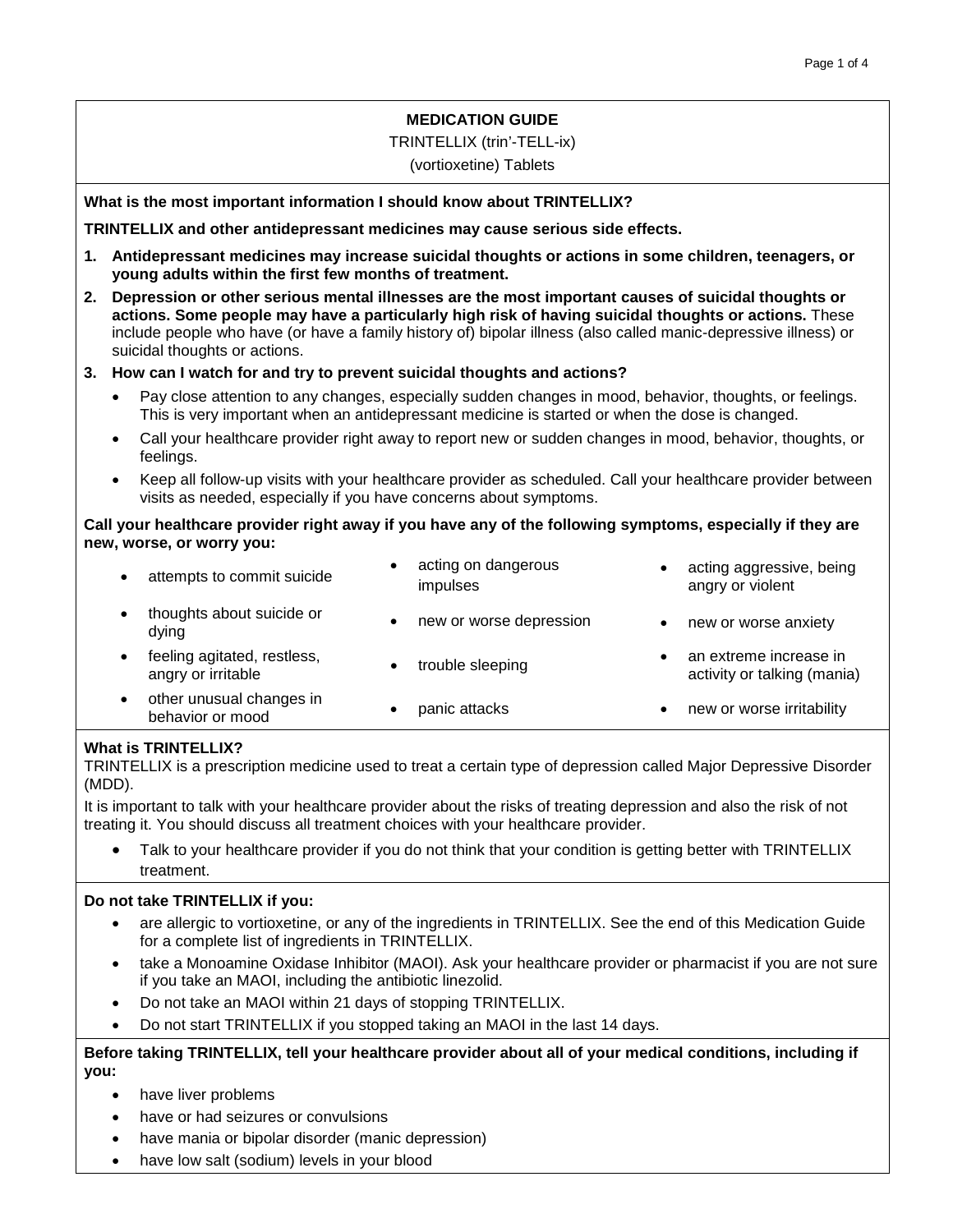- have or had bleeding problems
- drink alcohol
- have any other medical conditions
- are pregnant or plan to become pregnant. It is not known if TRINTELLIX will harm your unborn baby. Taking TRINTELLIX while pregnant in your third trimester may cause your newborn baby to have withdrawal symptoms that causes a certain type of breathing problem called Persistent Pulmonary Hypertension of the Newborn (PPHN).
- are breastfeeding or plan to breastfeed. It is not known if TRINTELLIX passes into breast milk. Talk to your healthcare provider about the best way to feed your baby if you take TRINTELLIX.

**Tell your healthcare provider about all the medicines you take,** including prescription and over-the-counter medicines, vitamins, and herbal supplements. TRINTELLIX and some medicines may interact with each other, may not work as well, or may cause serious side effects when taken together.

## **Especially tell your healthcare provider if you take:**

- medicines used to treat migraine headache (e.g., triptans)
- medicines used to treat mood, anxiety, psychotic or thought disorders, including tricyclics, lithium, selective serotonin reuptake inhibitors (SSRIs), serotonin norepinephrine reuptake inhibitors (SNRIs), buspirone, or antipsychotics
- MAOIs (including linezolid, an antibiotic)
- Tramadol or fentanyl
- over-the-counter supplements such as tryptophan or St. John's Wort
- nonsteroidal anti-inflammatory drugs (NSAIDs)
- aspirin
- warfarin (Coumadin, Jantoven)
- diuretics
- rifampin
- carbamazepine
- phenytoin
- quinidine

Ask your healthcare provider if you are not sure if you are taking any of these medicines.

Before you take TRINTELLIX with any of these medicines, talk to your healthcare provider about serotonin syndrome. See **"What are the possible side effects of TRINTELLIX?"**.

### **How should I take TRINTELLIX?**

- Take TRINTELLIX exactly as your healthcare provider tells you to take it.
- Take TRINTELLIX at about the same time each day.
- Your healthcare provider may need to change the dose of TRINTELLIX until it is the right dose for you.
- Do not start or stop taking TRINTELLIX without talking to your healthcare provider first. Suddenly stopping TRINTELLIX when you take higher doses may cause you to have side effects
	- o Headache o sudden outburst of anger
	- o Stiff muscles o dizziness or feeling lightheaded
	- o mood swings o runny nose
- TRINTELLIX may be taken with or without food.

If you take too much TRINTELLIX, call the Poison Control Center at 1-800-222-1222 or go to the nearest hospital emergency room right away.

### **What are the possible side effects of TRINTELLIX?**

**TRINTELLIX may cause serious side effects, including:**

- **See "What is the most important information I should know about TRINTELLIX?".**
- **serotonin syndrome.** A potentially life-threatening problem called serotonin syndrome can happen when medicines such as TRINTELLIX are taken with certain other medicines. Symptoms of serotonin syndrome may include:
	- o agitation, hallucinations, coma or other changes in mental status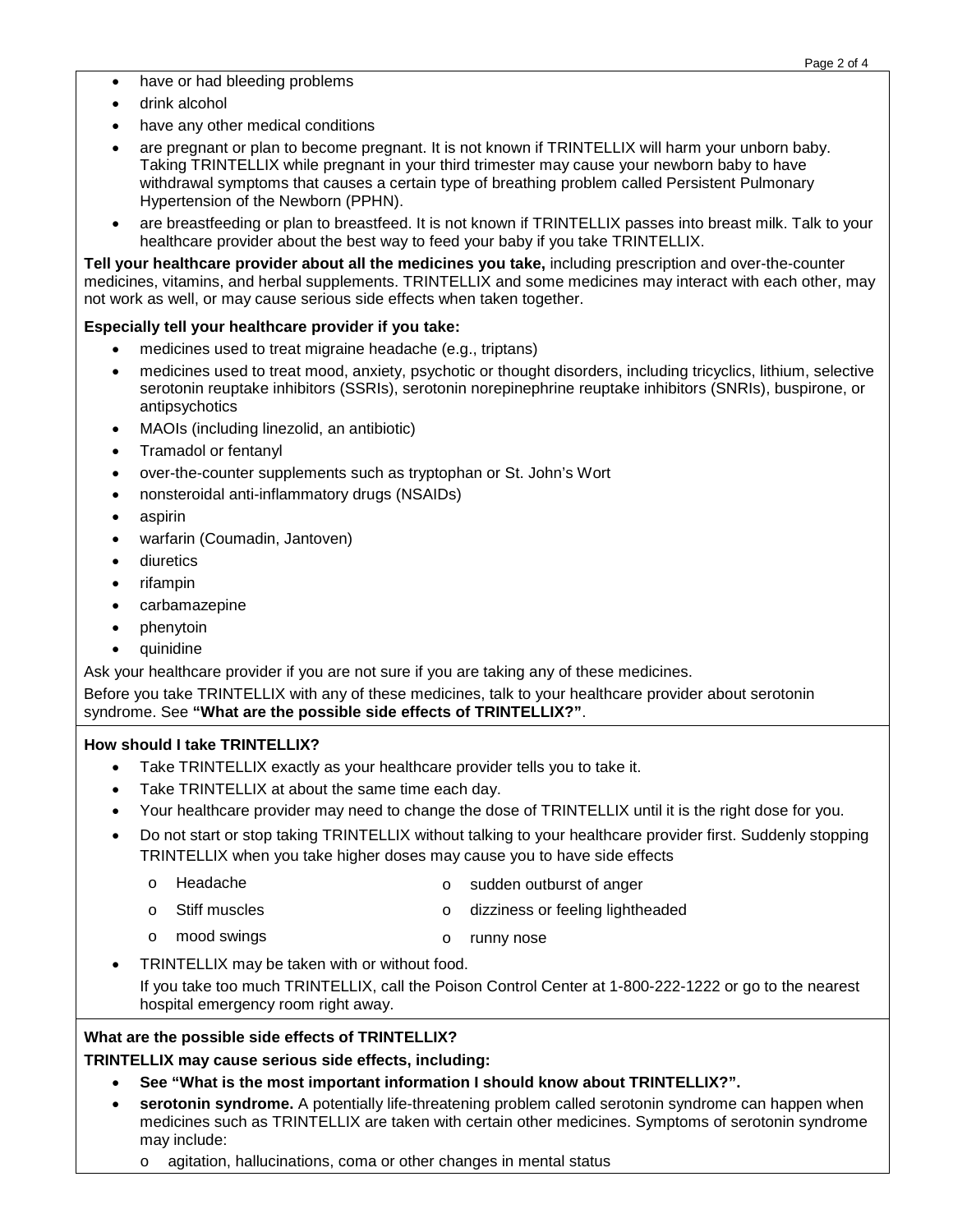- o problems controlling your movements or muscle twitching
- o fast heartbeat
- o high or low blood pressure
- o sweating or fever
- o nausea or vomiting
- o diarrhea
- o muscle stiffness or tightness
- **abnormal bleeding or bruising.** TRINTELLIX may increase your risk of bleeding or bruising, especially if you take the blood thinner warfarin (Coumadin®, Jantoven®), a nonsteroidal anti-inflammatory drug (NSAID), or aspirin.
- **hypomania** (manic episodes). Symptoms of manic episodes include:
	- o greatly increased energy o racing thoughts o unusually grand<br>
	ideas reckless behavior o severe problems sleeping o talking more or faster than usual o excessive happiness or irritability
- **visual problems**
	- o eye pain
	- o changes in vision
	- o swelling or redness in or around the eye

Only some people are at risk for these problems. You may want to undergo an eye examination to see if you are at risk and receive preventative treatment if you are.

• **low levels of salt (sodium) in your blood.** Symptoms of this may include: headache, difficulty concentrating, memory changes, confusion, weakness and unsteadiness on your feet. Symptoms of severe or sudden cases of low salt levels in your blood may include: hallucinations (seeing or hearing things that are not real), fainting, seizures and coma. If not treated, severe low sodium levels can cause death.

Common side effects in people who take TRINTELLIX include:

- nausea
- constipation
- vomiting

These are not all the possible side effects of TRINTELLIX. **Call your doctor for medical advice about side effects. You may report side effects to FDA at 1-800-FDA-1088.**

#### **How should I store TRINTELLIX?**

Store TRINTELLIX at room temperature between 59°F to 86°F (15°C to 30°C).

**Keep TRINTELLIX and all medicines out of the reach of children.**

### **General information about the safe and effective use of TRINTELLIX.**

Medicines are sometimes prescribed for purposes other than those listed in a Medication Guide. Do not use TRINTELLIX for a condition for which it was not prescribed. Do not give TRINTELLIX to other people, even if they have the same symptoms that you have. It may harm them.

You can ask your pharmacist or healthcare provider for information about TRINTELLIX that is written for healthcare professionals.

### **What are the ingredients in TRINTELLIX?**

Active ingredient: vortioxetine hydrobromide

Inactive ingredients: mannitol, microcrystalline cellulose, hydroxypropyl cellulose, sodium starch glycolate, magnesium stearate and film coating consisting of hypromellose, titanium dioxide, polyethylene glycol 400, iron oxide red (5 mg and 20 mg) and iron oxide yellow (10 mg)

Distributed and Marketed by:

**Takeda Pharmaceuticals America, Inc.** Deerfield, IL 60015

Marketed by:

**Lundbeck**, Deerfield, IL 60015

TRINTELLIX is a trademark of H. Lundbeck A/S registered with the U.S. Patent and Trademark Office and used under license by Takeda Pharmaceuticals America, Inc.

All other trademarks are the property of their respective owners.